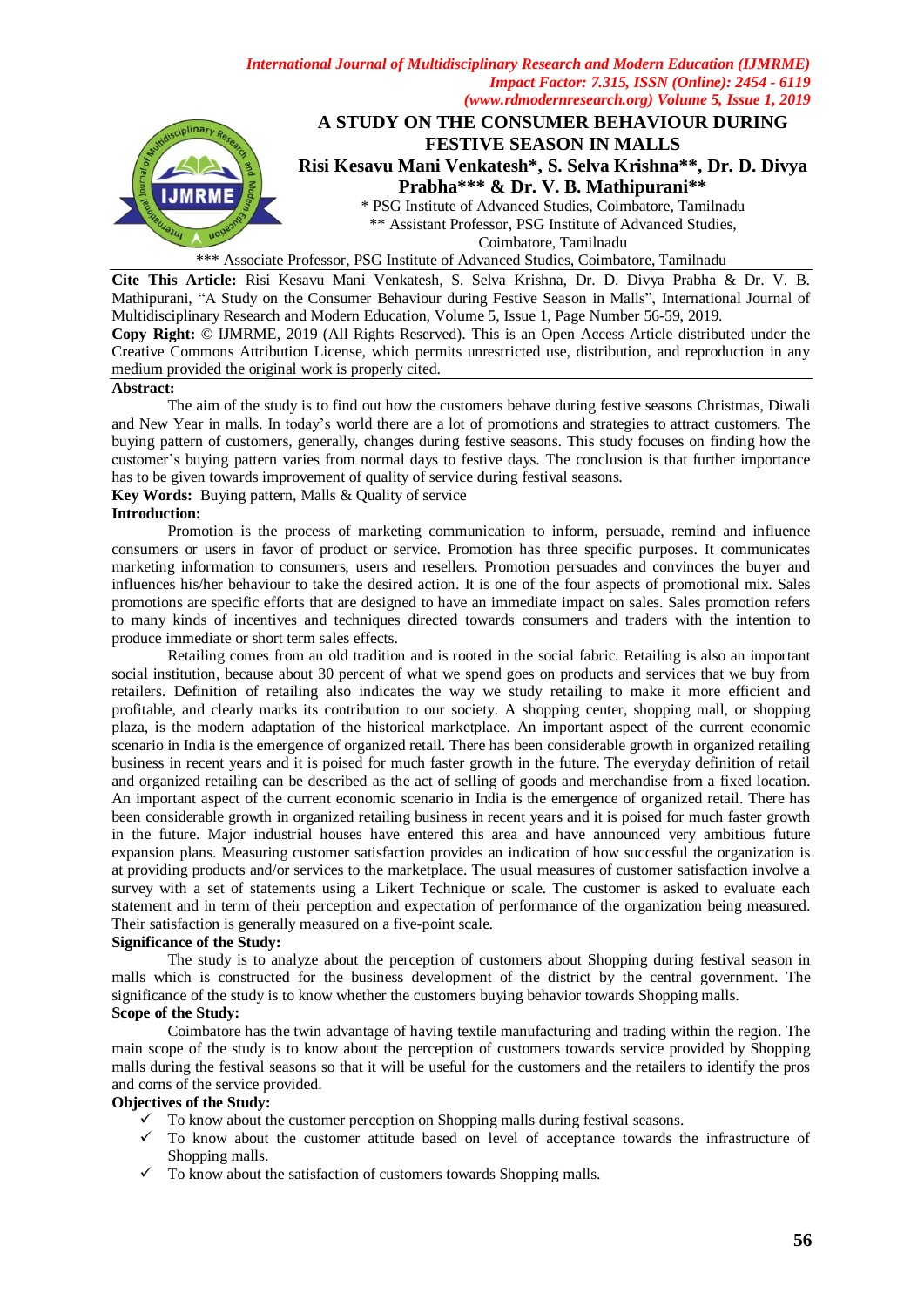## **Research Methodology:**

**Types of Research:** Exploratory Research- Exploratory research is conducted when one is seeking insights into the general nature of a situation, the possible decision alternatives, and the relevant variables that need to be considered. While conducting my study, I used exploratory research, which was flexible and was aimed at identifying all the attributes that provides satisfaction to customers towards Shopping malls

### **Data Collection Procedure Used in my Research:**

# **Data Collection Techniques:**

# **Primary Data:**

 $\checkmark$  Questionnaire

**Secondary Data:** It refers to the already existing data. I collected them by following methods - Internet, Books, Published Articles, Journals and Newspaper Articles

**Data Interpretation Tools:** Following software's has been used during analysis and compiling of data.

 $\checkmark$  Percentage analysis **Analysis and Interpretation:**

| <b>Demographic Variables</b> | <b>Particulars</b>  | <b>Frequency</b> | Percent |
|------------------------------|---------------------|------------------|---------|
| Gender                       | Male                | 71               | 47.3    |
|                              | Female              | 79               | 52.7    |
|                              | Total               | 150              | 100     |
|                              | $18-25$             | 77               | 51.3    |
|                              | $26 - 35$           | 44               | 29.3    |
| Age                          | 36-45               | 8                | 5.3     |
|                              | Above 45            | 21               | 14      |
|                              | Total               | 150              | 100     |
| Occupation                   | Self employed       | 33               | 22      |
|                              | Student             | 77               | 51.3    |
|                              | Employee            | 18               | 12      |
|                              | Employer            | 22               | 14.7    |
|                              | Total               | 150              | 100     |
| Income                       | <b>Below 10,000</b> | 110              | 73.3    |
|                              | $10,001 - 15,000$   | 5                | 3.3     |
|                              | $15,001 - 20,000$   | 9                | 6       |
|                              | Above 20,000        | 26               | 17.3    |
|                              | Total               | 150              | 100     |

### **Interpretation:**

The above table shows about the gender of the respondents were out of 150 respondents 47.3% are maleand52.7% are female. 51.3% are from the age group of 18-25, 29.3% are form the age group of 26-35, 5.3% are from the age group of 36-45, 14% are from the age group of above 45. 22% are self employed, 51.3% are students, 12% are employee, and 14.7% are employer. 73.3% are earning below 73.3%, 3.3% are earning 10,001-15,000, 6% are earning from15,001-20,000 are earning from above 20,000.

# **Shopping Behavior during Festival Seasons:**

|                                               | Frequency | Percentage |  |
|-----------------------------------------------|-----------|------------|--|
| 1. Average Time spent for shopping (in Hours) |           |            |  |
| $0.5 - 1$                                     | 13        | 8.8        |  |
| $1.5 - 2$                                     | 45        | 30.1       |  |
| $2.5 - 3$                                     | 35        | 23.5       |  |
| $3.5 - 4$                                     | 26        | 16.9       |  |
| above 4                                       | 31        | 20.6       |  |
| Total                                         | 150       | 100        |  |
| 2. Stores Visited                             |           |            |  |
| 1-2 stores                                    | 14        | 9.6        |  |
| 3-4 stores                                    | 42        | 27.9       |  |
| 5-6 stores                                    | 44        | 29.4       |  |
| 7-8 stores                                    | 16        | 10.3       |  |
| More than 9                                   | 34        | 22.8       |  |
| Total                                         | 150       | 100        |  |
| 3. Frequency of Visit                         |           |            |  |
| Daily                                         | 12        | 8.1        |  |
| Once in every 7 days                          | 60        | 39.7       |  |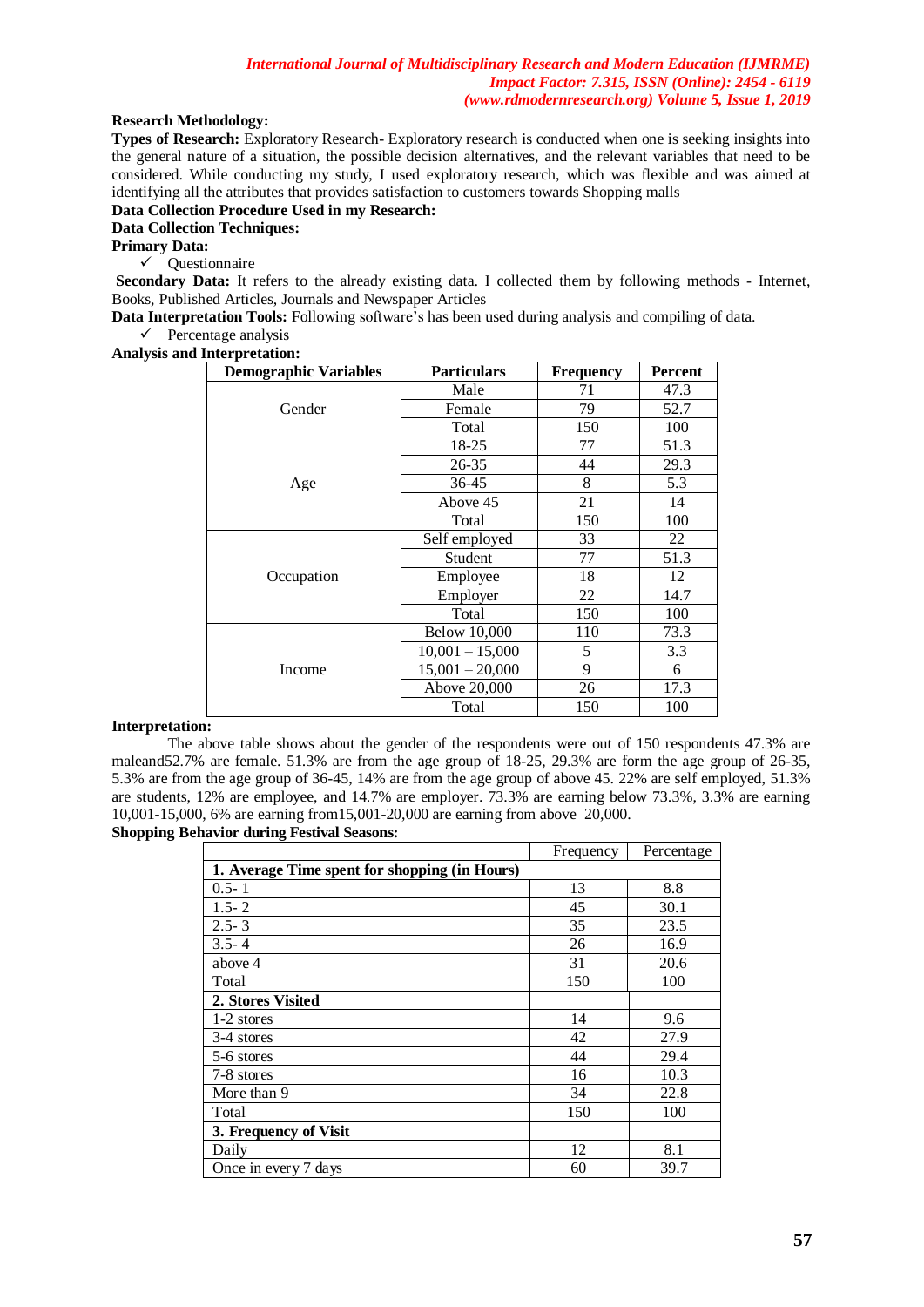| Once in every 14 days     | 29.4 |
|---------------------------|------|
| Once in every 30 days     |      |
| Once in 45 days or higher |      |
| Total                     | 100. |

It indicates the shopping behavior of the respondents included in the sample. The given table tells that majority of the respondents (30.1%) spend about one and a half hours to two hours for shopping purpose while 23.5% of respondents spend two and a half hours to three hours for shopping purpose. There were even a good percentage of respondents who shop for more than 4 hours accounting for 20.6% of the total sample a very less percent of respondents (8.8%) was observed, who spend half an hour to one hour for shopping.

In terms of number of stores visited, 29.4% of respondents were found to be visiting 5-6 stores while shopping, followed by 27.9 % visiting 3-4 stores, a good set of respondents were also found (22.8%), who visit more than 9 stores for their shopping purpose. A considerably low percent of respondents accounting for 10.3 % and 9.6 % of the total sample were found to visit 7- 8 stores and 1-2 stores respectively. In terms of number of times visiting the shopping mall, the result indicates that only 8.1 % of respondents visited the malls on a daily basis whereas about 40 % of respondents visited the malls atleast once in a week. 17.6 % of respondents were found to be visiting the malls atleast once in a month whereas only a handful of respondents (5.1%) were observed to visit the malls once in 45 months or higher.

With regards to the percentage of monthly income spent in the malls; it indicates that 31.6% of respondents spend about 6-10 % of their monthly income, while shopping in the malls. Table II also indicates that 19.9% spent more than 20 %, 18.4 % of respondents spent 11-15%, 15.4 % of respondents were found to spend 16-20 %, and remaining 14.7 % of respondents spend less than 5% of their monthly expenditure in the shopping malls.

|                            | <b>Frequency</b> | <b>Percent</b> |
|----------------------------|------------------|----------------|
| <b>Highly Satisfied</b>    |                  | 3.3            |
| Satisfied                  | 13               | 8.7            |
| Neutral                    | 35               | 23.3           |
| Dissatisfied               | 43               | 28.7           |
| <b>Highly Dissatisfied</b> | 54               | 36             |
| Total                      | 150              |                |

### **Level of Satisfaction in Canteen at the Time of Festival Season:**

### **Interpretation:**

The above table shows about the level of satisfaction in canteen of the respondents were out of 150 respondents 3.3% are highly satisfied, 8.7% are satisfied, 23.3% are neutral, 28.7% are dissatisfied, 36% are highly dissatisfied which shows that most of the respondents said that they are highly dissatisfied on canteen service at the time of festival season.

| Level of Satisfaction on Public Parking at the Time of Festival Season: |  |
|-------------------------------------------------------------------------|--|
|-------------------------------------------------------------------------|--|

|                            | <b>Frequency</b> | Percent |
|----------------------------|------------------|---------|
| <b>Highly Satisfied</b>    | 20               | 13.3    |
| Satisfied                  | 17               | 11.3    |
| Neutral                    | 21               |         |
| Dissatisfied               | 30               | 20      |
| <b>Highly Dissatisfied</b> | 62               | 41.3    |
| Total                      |                  |         |

### **Interpretation:**

The above table shows about the level of satisfaction on public parking were out of 150 respondents 13.3% are highly satisfied, 11.3% are satisfied, 14% are neutral, 20% are dissatisfied, 41.3% are highly dissatisfied which shows that most of the respondents said that they are highly dissatisfied on public parking at the time of festival season.

## **Findings:**

- $\checkmark$  Maximum of the respondents are female.
- $\checkmark$  Most of the respondents are from the age group of 18-25.<br> $\checkmark$  Maximum of the respondents are student.
- Maximum of the respondents are student.
- $\checkmark$  Most of the respondents said that they are highly dissatisfied on canteen service.
- 
- $\checkmark$  Maximum of the respondents said that they are dissatisfied on restaurants.<br> $\checkmark$  Most of the respondents said that they are highly dissatisfied on multi cuisi  $\checkmark$  Most of the respondents said that they are highly dissatisfied on multi cuisine food court.<br> $\checkmark$  Most of the respondents said that they are dissatisfied on bring own food to court are
- Most of the respondents said that they are dissatisfied on bring own food to court and the service provided for the ambience during festival seasons.
- $\checkmark$  Maximum of the respondents said that they are highly dissatisfied on drop points with short wait